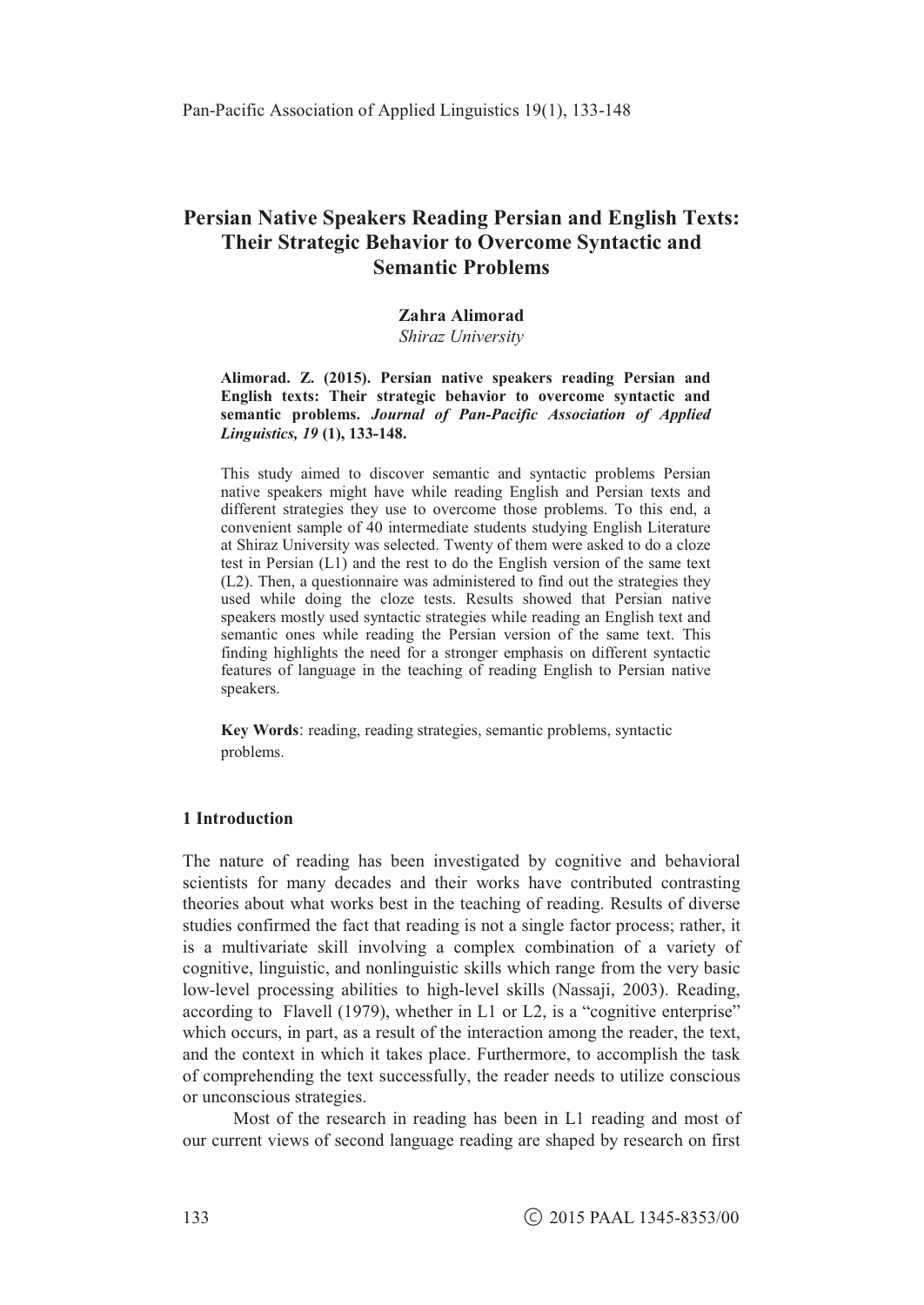language learners. The findings of Mokhtari and Reichard's study (2004) supported the prevailing view that second language readers need to be considered distinctive and different from first language readers. Indeed, their data indicated that second language readers do differ in some important ways from first language readers and that ways of thinking about literacy differ considerably across cultures. There is a generally accepted view among first and second language reading researchers and teachers that students who must study in a second or a foreign language are almost always at a disadvantage, espacially in the area of reading and writing (Mokhtari & Reichard, 2004). Reading in a second language is influenced by factors which are not normally considered in L1 reading research. Second language students begin the L2 reading process with very different knowledge from that of L1 readers. L2 learners typically have not already learned a large store of oral language vocabulary; nor do they have a fairly complete knowledge of the grammar of the language (Grabe, 1991).

Researchers have identified different strategies which comprise the nature of reading. According to Carrell (1989, p. 121), "reading strategies are of interest for what they reveal about the way readers manage their interaction with written text and how these strategies are related to text comprehension". Block (1986, p. 463) claimed that "knowledge about the process, not just the product of reading is needed if we are to move from head-scratching to designing programs which truly meet the needs of our students".

Reading comprehension strategies are chosen to be studied since the most important channel that Iranian university students can use to communicate with an English language society is through reading. Despite the fact that several studies have been carried out to identify or classify reading comprehension strategies, none of them has focused on syntactic and semantic strategies of Iranian EFL students. To fill this gap, the present study attempted to investigate semantic and syntactic strategies utilized by Iranian EFL learners.

#### **2 Literature Review**

Language learning strategies are those operations or techniques undertaken—either consciously or often unconsciously—by individuals to enhance, improve, and facilitate the comprehension, storage, recall, and use of new information (Nyikos & Oxford, 1993; Oxford & Crookall, 1989; Oxford & Ehrman, 1995; Oxford & Nyikos, 1989).

Believing in cognitive theory of language learning, O'Malley and Chamot (1995, p. 1) defined learning strategies as "...special ways of processing information that enhance comprehension, learning, or retention of information..." Language learning strategies were also defined as "...the behaviors used by learners to move toward proficiency in a second or foreign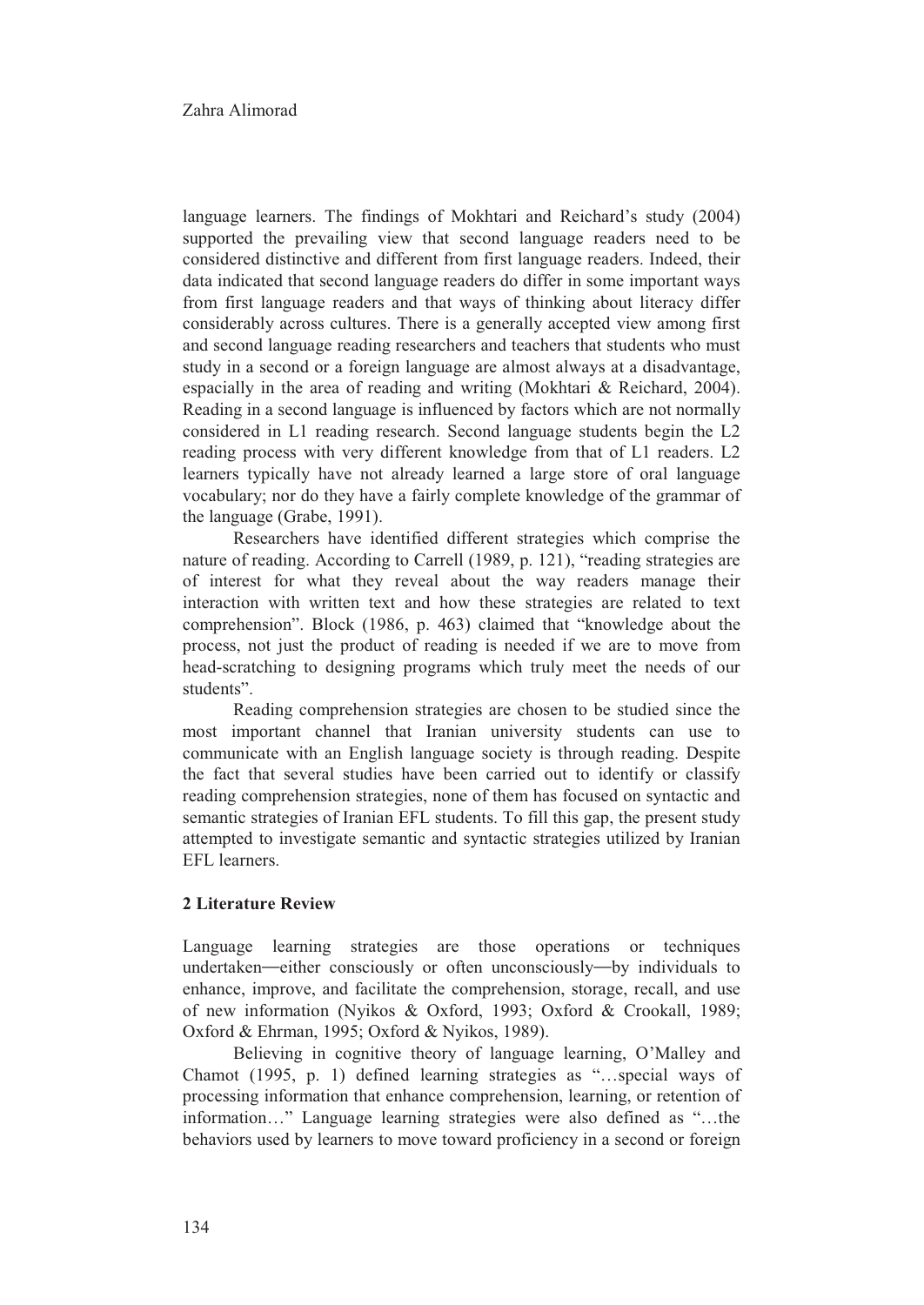language" (Oxford & Crookall, 1989, p. 404). Similarly, White (1995, p. 210) defined language learning strategies as "the operations or processes which learners deploy to learn the target language".

Reading strategies are considered as important language learning techniques since readers deliberately use them to better understand and remember what they read. By using reading strategies, all students including L1 and L2 students and those with special needs can learn to read independently and well (Graves, Juel, & Graves as cited in Allen, 2003). Comprehension strategies, according to Block (1986, p. 456), "...indicate how readers conceive a task, what textual cues they attend to, how they make sense of what they read, and what they do when they do not understand..." Block (1986) divided reading comprehension strategies into two major classes: one class belongs to general strategies which are applied when the reader faces some problems in understanding the whole text, and the other class belongs to local strategies which the readers use when they get caught in certain parts of the text.

Many studies have been carried out on reading comprehension strategies of learners (e.g., Block, 1986; Carrell, 1989; Kincade & Beach, 1996; Munby & Li, 1996; Payne & Manning, 1992; to name some). Researching L2 reading comprehension strategies has proved to be a complex endeavor since the concept of strategy itself is difficult to define (Abbot, 2006). Three main approaches explain the nature of reading: (1) bottom-up processing which refers to "local, language-based reading strategies that focus primarily on word meaning, sentence syntax, or text details and are associated with attending to lower level cues" (Abbot, 2006, p. 637); and (2) top-down processing which refers to "global, knowledge-based reading strategies that focus primarily on text gist, background knowledge, or discourse organization and are associated with attending to higher level cues" (Abbot, 2006, p.638); and interactive processing in which every component in the reading process can interact with any other component whether it is higher up or lower down (Alderson, 2000). Syntactic and semantic strategies can be considered as bottom-up strategies used by learners while reading and the focus of this study is on these two types of strategies used by L1 and L2 readers.

From the earliest beginnings of modern psycholinguistics, most of the studies that have investigated the representations and processes by which humans understand language have focused on syntax (McKoon & Ratcliff, 2007). Central questions have been what kinds of syntactic information are available to the processing system, how the system produces the syntactic structures that are necessary for comprehension, and what form these structures take. According to Hatch, Polin and Part (as cited in Khaldieh, 2001), ESL learners need to focus more attention on syntax because they are not familiar with it. Additionally, results of many studies "add to the importance of competence in syntax as a factor among the building blocks of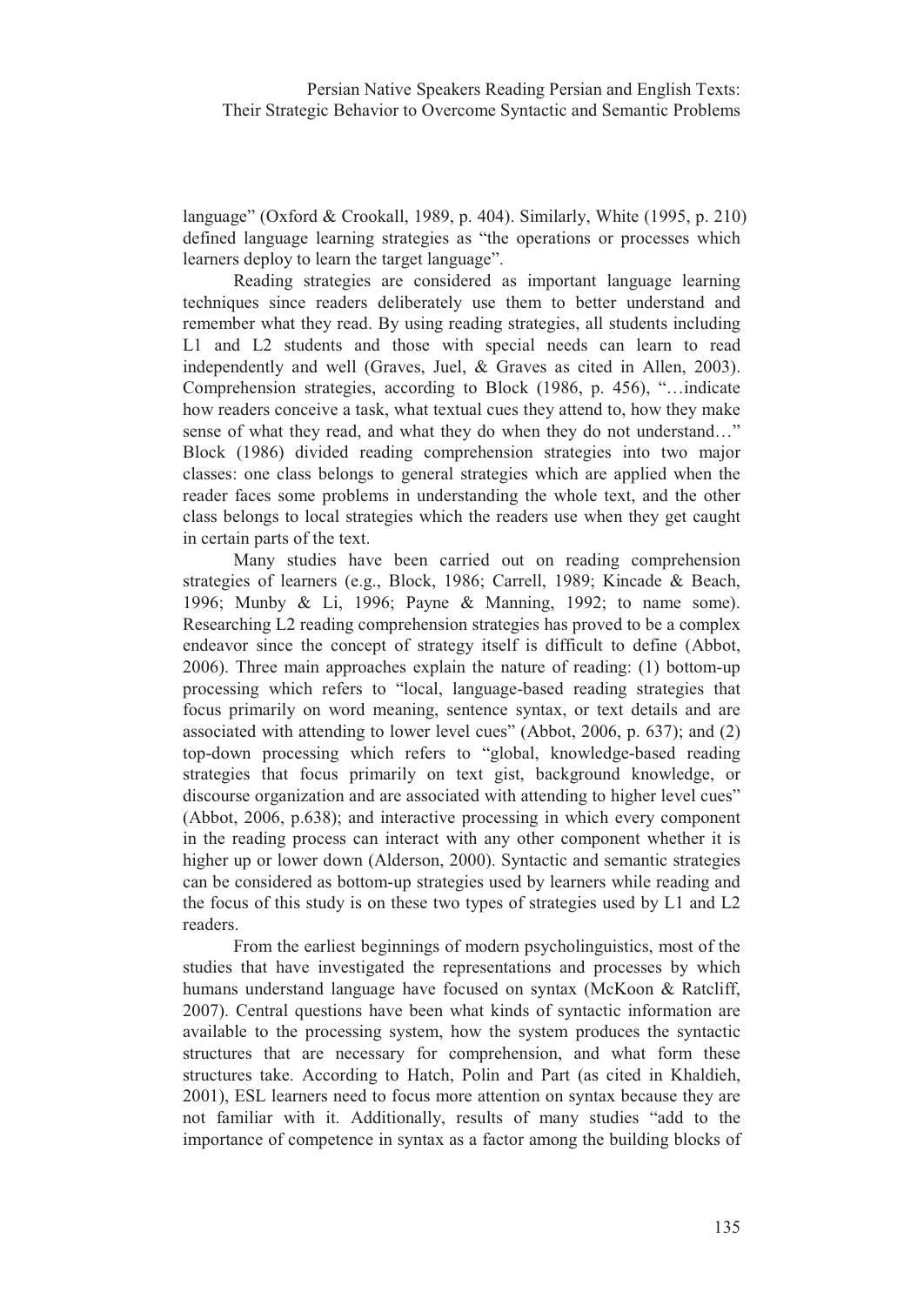reading comprehension" (Khaldieh, 2001, p. 418); for instance, Kern (1989) reviewed a number of studies and concluded that L2 readers tend to be more linguistically bound to the text than are L1 readers. Carrell's L2 research (1992) on the awareness of text structure showed that seeing relations between ideas and between main ideas and details helped L2 readers in recall. Students using text structure to guide their reading showed better recall both quantitatively and qualitatively.

Those L2 readers who lack appropriate cultural schemata are often at a disadvantage when processing a text; that is, they need a basic structure on which further structures can be built in their construction of meaning. Even highly proficient L2 readers show more text reliance than L1 readers (Bernhardt & Kamil, 1995; Horiba, 2000). It can be said that L2 readers, even highly proficient ones, seem to behave more like inefficient L1 readers, who are unable to reduce their reliance on the text despite their familiarity with the thematic content (Alptekin, 2006).

On a very basic level, vocabulary and syntactic knowledge are critical to reading; on a less obvious level, syntactic knowledge has an important facilitative effect on reading as shown in many studies (e.g., Rayner as cited in Grabe, 1991). As reported by McNamara (1970), knowledge of syntax appears to facilitate reading processes and helps readers predict meaning. In a similar line of research, Swaffar's study (1988, p. 129) suggested that "inadequate command of vocabulary and grammar may well interfere with reader conceptualizing" and "successful reading in L2 can only result after freedom from language mechanics".

Chavez's study (1994) demonstrated that intermediate learners of German whose first language was English experienced more semantic difficulties when reading an English text and more syntactic difficulties when reading a German version of the same text. Similarly, a number of past studies on L2 reading suggested that L2 readers are less capable of using semantic information than L1 readers. In other words, their reading strategies were characterized by insufficient use of top-down strategies (Cziko as cited in Hayashi, 1991).

Vocabulary difficulty has consistently been shown to have an effect on understanding for first language readers as well as for second language readers (Alderson, 2000). Aronson-Berman (as cited in Ulijn, 1984) found syntax to cause serious comprehension errors in intermediate FL reading. More recently, considerations of meaning have begun to enter syntax research agendas and questions about the interactions of meaning with syntax have become salient in many discussions. On the contrary to the abovementioned studies, Ulijn and Strother (1990) argued that L2 reading does not require much syntactic processing but needs a considerable amount of lexical semantic processing. Semantic processing (intratextual strategies) is aimed at individual constituents within the text primarily on the lexical level (Chavez, 1994). According to the findings of Landi and Perfetti (2007), semantic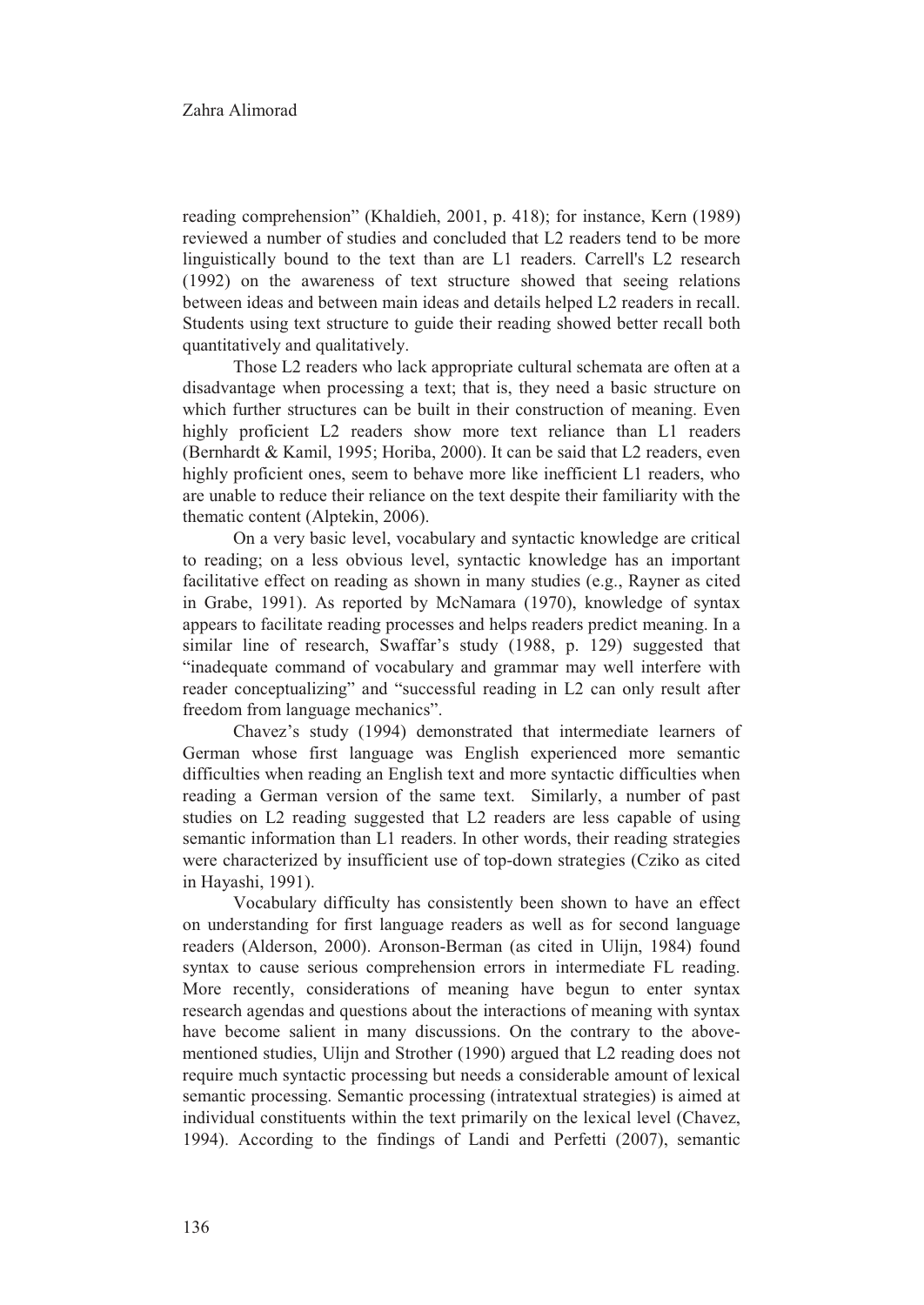processing ability may be an important underlying factor in reading comprehension skill regardless of age or developmental status.

However, Chavez (1994) believes that these contextual and intratextual strategies cannot be effective in the construction of meaning if applied in isolation. Based on psycholinguistic theory, meaning can be derived through the interaction of lexical properties and syntactic structure (Chavez, 1994). The construction of meaning of a text by a reader has a direct and positive relationship with fast and correct lower level processes of reading at the lexical and syntactic levels (Bernhardt, 1984; Carrell, 1984).

Nevertheless, many researchers emphasized the importance of lexical and semantic strategies while reading. For example, Vermeer (as cited in Khaldieh, 2001) expressed the view that effective communication and comprehension depend mostly on the mastery and knowledge of vocabulary rather than on grammatical knowledge. And Ulijn (1980) raised the question of whether L2 reading is syntactically or conceptually driven. He came to the conclusion that L2 readers have more difficulty understanding syntactic function words than content words and that conceptual analysis overrules syntactic analysis. The same argument has been put forward by Jonz (1987, p. 458) who stated that text-boundedness "... is a complement to the previously reported syntax-boundedness of nonnatives. Nonnatives are simply more dependent on text, not just syntax, for comprehension than are natives". In Bernhardt's opinion (1984), text-based perspective offers insufficient insight into the comprehension processes. According to the results of such studies, it is believed that lexical knowledge (intratextual strategies) is more critical than syntactic knowledge (contextual strategies) and that is why contextual strategies are highly underrepresented in the classroom.

These views towards syntactic processing has led to downplaying its role in the classroom for at least two reasons: (1) the use of contextual strategies is implicitly discouraged in some activities such as skimming and scanning in which students are instructed to create semantically organized schemata; (2) the use of contextual strategies is implicitly assumed, but not explicitly encouraged in inferring, paraphrasing and summarizing activities (Chavez, 1994).

What kind of reasoning underlies these pedagogical decisions is not clear. According to Chavez (1994, p. 322), there are two explanations for this:

> (1) the assumption that contextual strategies contribute little to the derivation of meaning or (2) the assumption that contextual strategies need not be explicitly taught because they are already accessible to students, either through transfer from the first language or as part of naturally occurring foreign language behavior.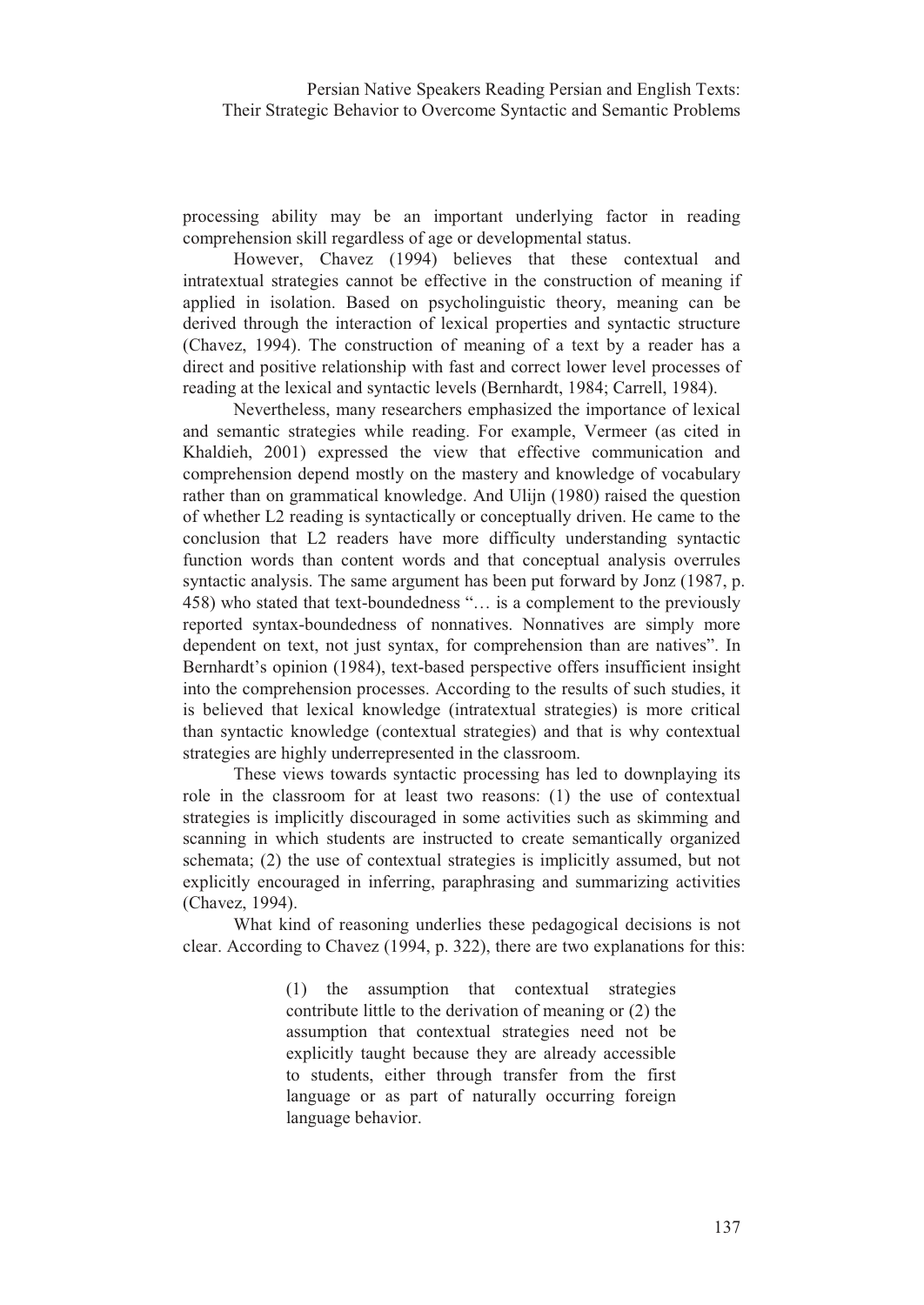The first assumption has been supported by many researchers mentioned above. However, some other researchers refused to accept this assumption by conducting different studies. This study is also an attempt to examine the validity of the first assumption.

## **3 Research Questions**

This study attempts to seek answers to the following research questions: In the completion of a rational cloze test,

(1) Will the proportional relationship of syntactic to semantic errors in the English language version  $(L2)$  be the same as in the Persian language version  $(L1)$  of the same text?

(2) Will the participants completing the English language version report the same number of strategies as the participants completing the Persian language version?

(3) Will the participants completing the English language version report the same ratio of syntactic versus semantic strategies as the participants completing the Persian language version?

## 4 Method

#### **4.1 Instruments**

The three research questions were empirically investigated in a two-part experiment. Part one consisted of a rational-deletion cloze test which was administered in two versions, one in English (L2), the other one in Persian (L1). By using identical texts, with the variant L2 versus L1, it was hoped to control for potential cultural bias or other prejudicial features which may distinguish any given two texts from each other. Chavez (1994, p. 324) held the view that "despite the development of readability scales, the possibility to determine a text's ultimate syntactic, semantic, cultural, or other levels of difficulty has remained elusive". As a result, studies which use two different texts for comparison in performance often face problems in attributing observed differences in the participants' performance to the investigated variables rather than innate characteristics of the two texts (Chavez, 1994). Although there are certain drawbacks of using an original and a translated version of the same text, these disadvantages are secondary to the concerns of maintaining linguistic structures in the two experimental texts which are as similar as possible. In addition, previous research has shown that a careful translation of texts would yield cloze tests of equivalent difficulty (Oller, Bowen, Dien, & Mason, 1972).

The text was chosen from a published article (Farhady & Keramati, 1996) in which the authors claimed that the text was a reliable and valid instrument but they did not mention the reliability and validity indices of the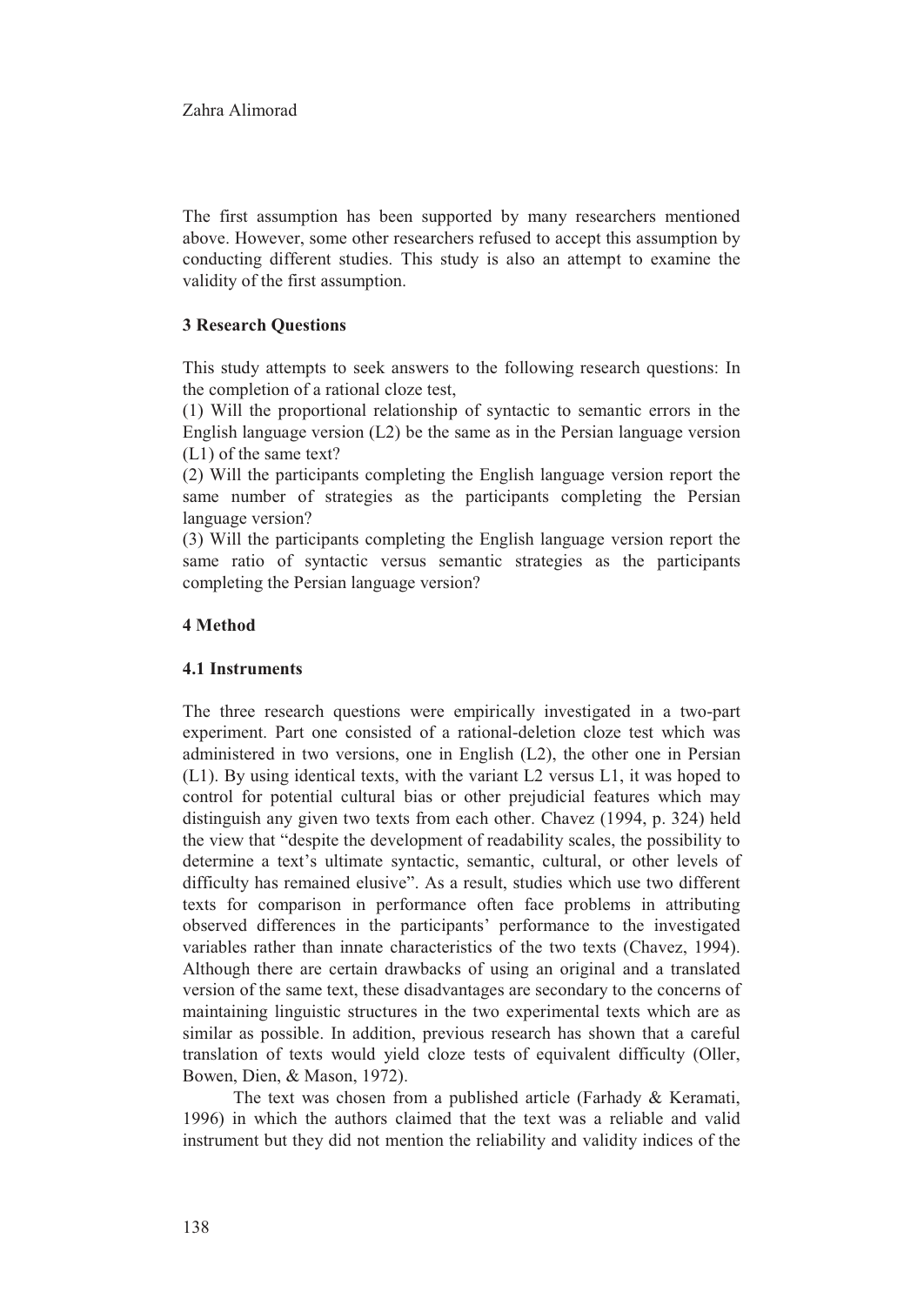Persian Native Speakers Reading Persian and English Texts: Their Strategic Behavior to Overcome Syntactic and Semantic Problems

text. Therefore, the researcher herself calculated the reliability of the cloze tests using Kuder-Richardson formula 21 (KR-21). The reliability of the English cloze test was  $r = 0.86$ . The researcher and one of her classmates translated the text; then, she compared the two translations and the final translation was prepared by her. After translating the text, she asked a proficient English learner to back translate the text into English in order for her to determine the reliability and conciseness of the translation. His backtranslation and the original text were 98% comparable confirming the reliability of the Persian translation. Then, she calculated the reliability of the Persian cloze test using (KR-21) formula and it was  $r = 0.69$ . Given the short length of the cloze tests, it was felt that the reliabilities were acceptable.

Part two of the study consisted of a questionnaire in which the participants had to indicate whether they had used particular types of strategies in completing the cloze tests. This questionnaire was brief and worded in simple terminology with which the participants were quite familiar. Generally, it was designed according to a hierarchical structure in which main questions which reflected the areas of syntax, morphology, and semantics branched off into sub-questions which were evenly distributed across syntax, morphology and semantics. In order to preserve this even distribution of strategic targets, sacrifices had to be made with regard to the scope of investigation.

#### **4.2 Participants**

A total of 40 students participated in the study. A convenient sampling procedure was used because the students were already placed in particular classes and the researcher could not use random sampling procedures. They were intermediate learners of English (sophomore and junior English students) who were studying English Literature at Shiraz University and all of them were Persian native speakers.

#### 4.3 Data Collection and Analysis Procedures

Twenty participants were assigned the English version of the cloze test and the rest of them received the Persian version. Each group was allotted 20 minutes for the completion of the task. The English group was asked to answer in Persian whenever they wanted or if they had any problems in word production because the researcher wanted to determine divergence between L1 and L2 in comprehension rather than production and the Persian group also answered in Persian. "The use of first language in responses in order to accurately measure reading comprehension has been recommended by among others, Lee and practiced by, among others, Koda" (Chavez, 1994, p. 324).

After doing the cloze test, both groups were given 12 minutes to report their strategic behavior. Statistical analyses consisted of simple t-tests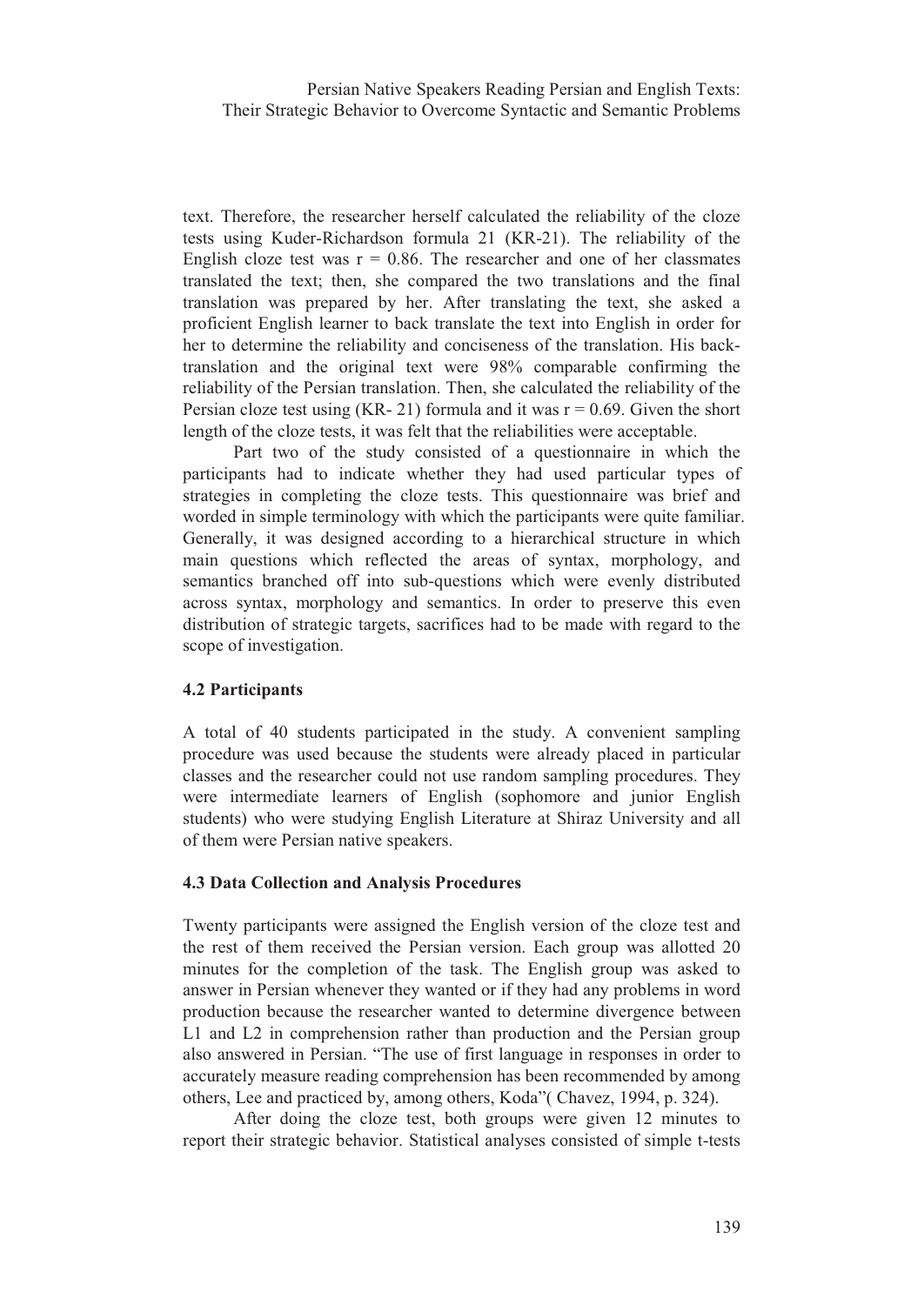which were applied by the researcher herself using Statistical Package for the Social Sciences (SPSS). To determine significance throughout the study, the researcher used the standard of  $p<0.05$ . This means that a result was considered statistically significant if it could have occurred by chance fewer than 5 times out of 100.

# **4.4 Evaluation Criteria**

Responses were divided into three categories: correct, incorrect, and omitted (deletions which were not recovered). All suitable insertions were considered correct. Incorrect responses were further analyzed as either (a) semantically inappropriate (i.e., *man* instead of *mother*) or (b) syntactically inappropriate. The latter group consisted of two sub-groups: (b.1.) a category called "inflection" which consisted of errors in agreement relationships (including incongruity between subject and verb in number or person; e.g.  $*(she)$  do instead of (she does), other syntactic relationships (e.g. subject versus object; e.g. he instead of him), and tensing (e.g. *(he)* goes instead of *(he)* went), (b.2.) inaccurate syntactic category (e.g. a verb instead of a noun). Syntactic errors were evaluated both in total and according to the two sub-groups (inflection/morphology and syntactic category).

#### **5 Results**

Overall analyses of errors between the English and the Persian groups through t-tests yielded significant differences in all investigated variables except one variable (i.e. omissions). The variables which were investigated were: (1) inappropriate syntactic category, (2) inappropriate inflection,  $(3)$ inappropriate overall syntactic fit (the sum of 1 and 2), (4) inappropriate semantic choice, (5) omissions, and (6) accurate insertions (Table 1).

| Language | Variable | N  | Mean  | <b>SD</b> | T-value | ρ      |  |
|----------|----------|----|-------|-----------|---------|--------|--|
| English  | (1)      | 20 | 12.25 | 4.50      | 6.00    | < 0.05 |  |
| Persian  | (1)      | 20 | 6.3   | 1.89      |         |        |  |
| English  | (2)      | 20 | 1.40  | 0.75      | 8.10    | < .05  |  |
| Persian  | (2)      | 20 | 0.05  | 0.22      |         |        |  |
| English  | (3)      | 20 | 13.65 | 4.28      | 2.93    | < .05  |  |
| Persian  | (3)      | 20 | 10.05 | 3.31      |         |        |  |
| English  | (4)      | 20 | 5.65  | 2.18      | $-5.19$ | < 0.05 |  |
| Persian  | (4)      | 20 | 10.10 | 3.50      |         |        |  |

Table 1. Differences in Item Scores in English versus Persian (total number  $of items 41$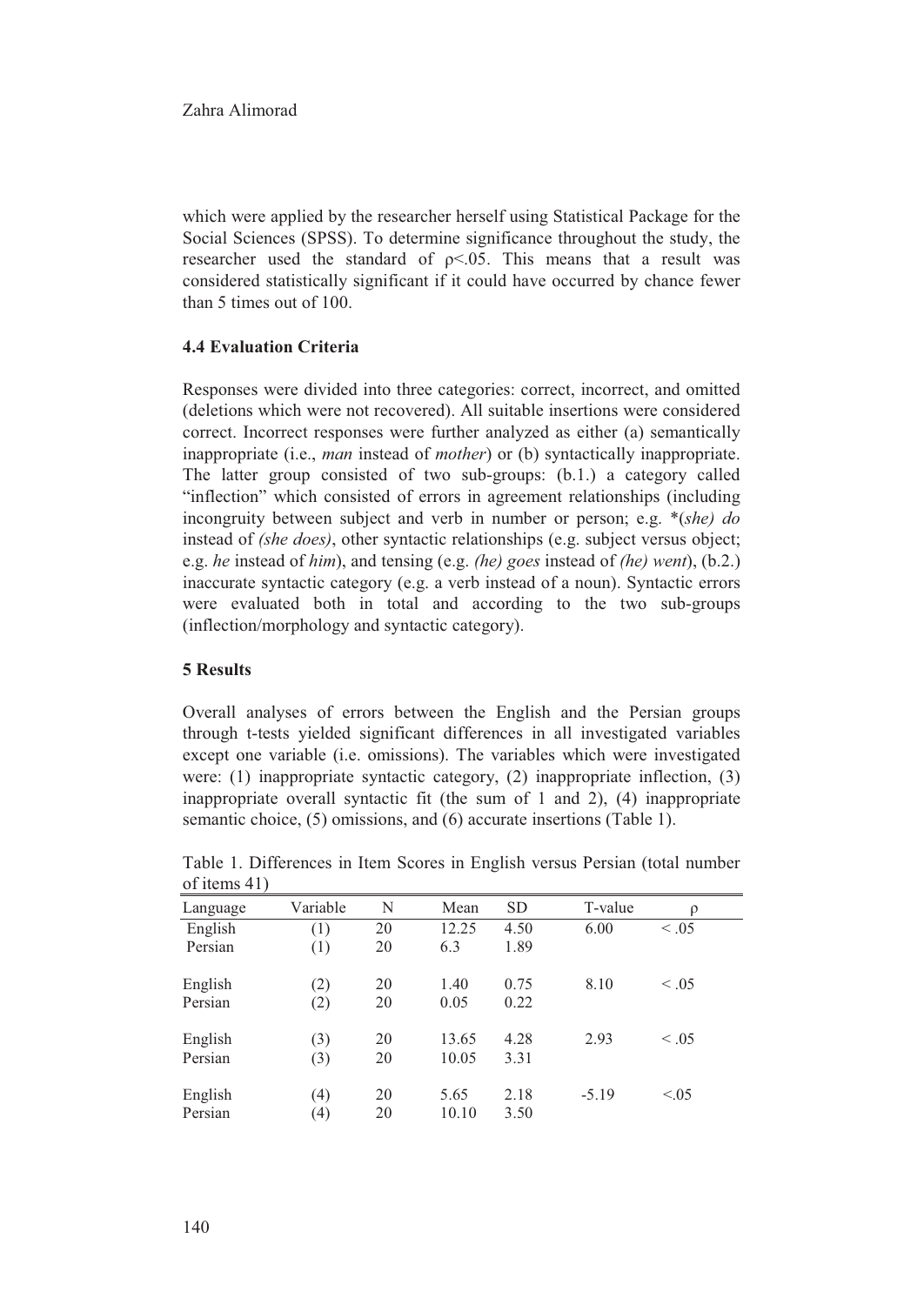## Persian Native Speakers Reading Persian and English Texts: Their Strategic Behavior to Overcome Syntactic and Semantic Problems

| English<br>Persian | (5)<br>(5) | 20<br>20 | 3.60<br>1.20   | 5.67<br>l.88 | 1.93    | < 0.05 |
|--------------------|------------|----------|----------------|--------------|---------|--------|
| English<br>Persian | (6)<br>(6) | 20<br>20 | 18.10<br>23.35 | 5.49<br>4.38 | $-5.06$ | < .05  |

Clearly, the number of some categories of error is much greater in English than in Persian. Conversely, the number of appropriate insertions is much greater in Persian than in English. In the next sections, we will examine how the results relate to the three research questions. Research question 1: Is the ratio of semantic to syntactic errors identical between the Persian and the English groups?

First, a translation of the mean scores into proportional relations showed that while for every one syntactically based error in Persian, 1.35 syntactically based errors occur in English, 1.78 semantically based errors occur in Persian for every one semantically based error in English.

Second, while the majority of inaccuracies in English were due to errors in syntax, inaccuracies in Persian resulted mainly from semantic errors. These findings are confirmed on a level of significance in paired t-tests  $(Table 2).$ 

| Language | Variable | N  | Mean  | <b>SD</b> | T-value | $\rho$ |
|----------|----------|----|-------|-----------|---------|--------|
|          |          |    |       |           |         |        |
| English  | (3)      | 20 | 13.65 | 4.28      | 7.702   | < 0.05 |
| English  | (4)      | 20 | 5.65  | 2.18      |         |        |
|          |          |    |       |           |         |        |
| Persian  | (3)      | 20 | 10.05 | 3.31      | $-.142$ | < 0.05 |
| Persian  | (4)      | 20 | 10.10 | 3.50      |         |        |

Table 2. Syntactic and Semantic Errors in English versus Persian

With regard to the first research question, the results show that syntax poses greater problems than semantics in English and conversely, semantic problems are more prevalent than syntactic ones in Persian (although the difference is not statistically significant, one can see that in Persian, the mean of semantic errors is greater than that of syntactic ones).

Research question 2: Does the number of strategies reported vary between L1 and L2? And research question 3: Do the types of strategies (semantic versus syntactic) differ between L1 and L2?

These two questions are closely related and will thus be discussed together. A simple t-test was used to determine whether the number of reported zero scores (each zero score indicating the omission of a particular strategy) varied between English and Persian groups with regard to (a) the overall (semantic, syntactic, morphological) strategy cluster and to (b) the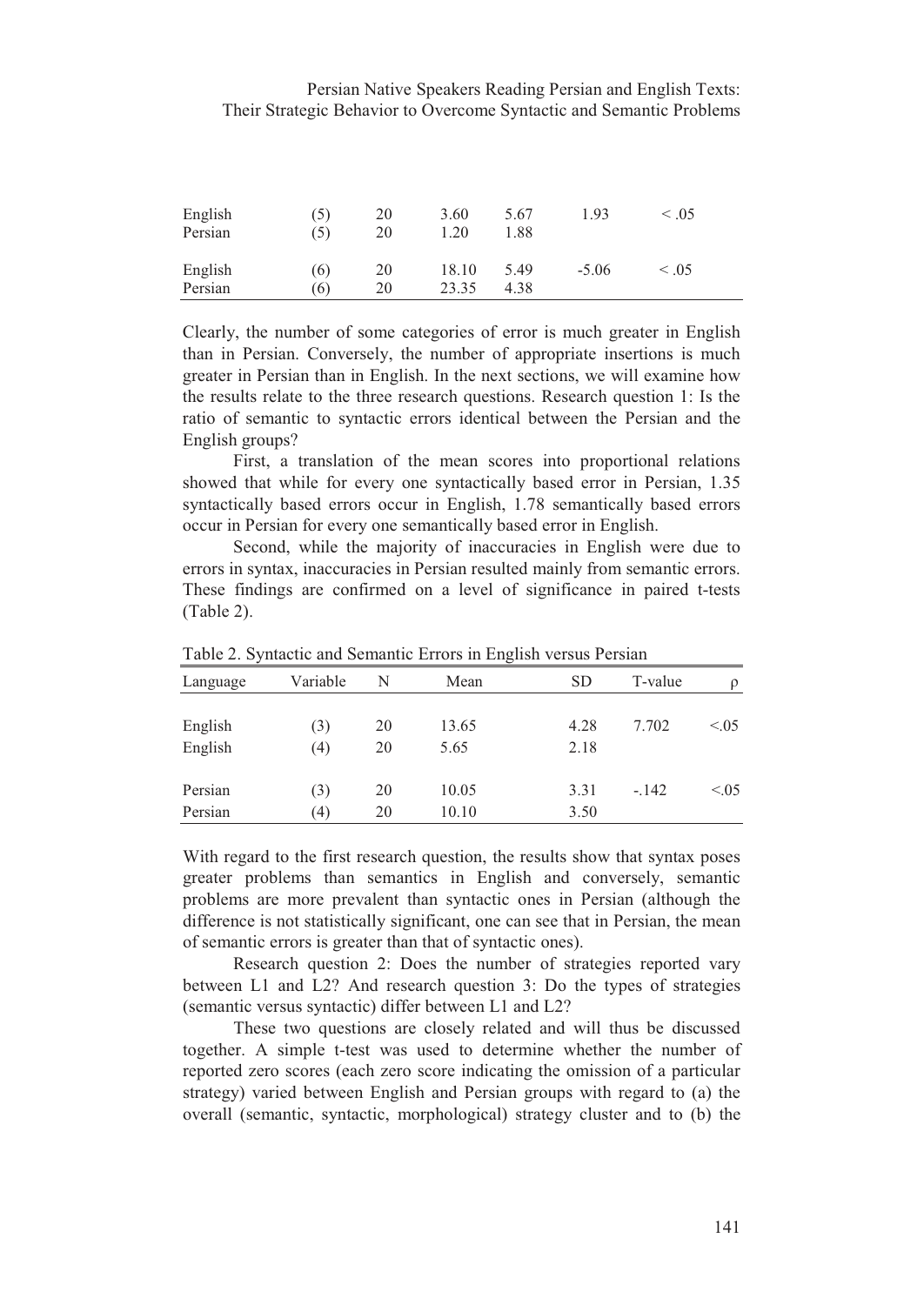sub-feature strategy clusters that describe which constituents had been targeted by each of the general strategy types. Table 3 shows the results.

As observed in Table 3, there was no statistically significant difference between English and Persian groups in general features of strategy cluster. This finding shows that these participants used almost all general strategies in both English and Persian groups. However, the differences between English and Persian are statistically significant in sub-feature strategy clusters indicating that English participants reported more syntactic and morphological strategies while Persian participants reported more semantic strategies and the number of reported omissions was significantly higher in Persian than in English.

 ${\bf N}$ Strategy cluster Language Mean **SD** T-value  $\rho$ General features English 20 2.60 .50 1.45  $< 0.05$ Persian 20 2.40 .50 Sub-feature/syntax English 20 4.25  $.63$ 6.21  $< 0.05$ Persian 2.0 20 1.45 Sub-feature/semantics English 20 1.20 1.19  $-8.143$  $< 0.5$ Persian 20 4.05  $.82$ 6.04  $< 0.5$ Sub-feature/morph. English 20 2.50  $.51$ Persian 20  $.95$ .99

Table 3. Differences between English and Persian Groups in Different Types of Strategies

#### **6 Discussion and Conclusions**

The focus of this study was on syntactic and semantic reading comprehension strategies of Iranian EFL learners when reading an English text and when reading the equivalent of that text in Persian. Results indicated that the number of reported omissions of strategies was significantly higher in Persian than in English. This finding is contrary to the study conducted by Knight, Pardon, and Waxman (1985) who compared ESL to native speaker strategies. Nevertheless, the use of more strategies in L2 than in L1 can be explained with a greater need for strategic behavior in L2.

There was no statistically significant difference between English and Persian in general features of strategies pointing to the fact that participants in both groups tended to use all types of strategies. But the differences in all sub-feature groups were significant between English and Persian which shows that participants used different number of strategies in English and Persian groups. This finding is in contrast to that of Chavez (1994) who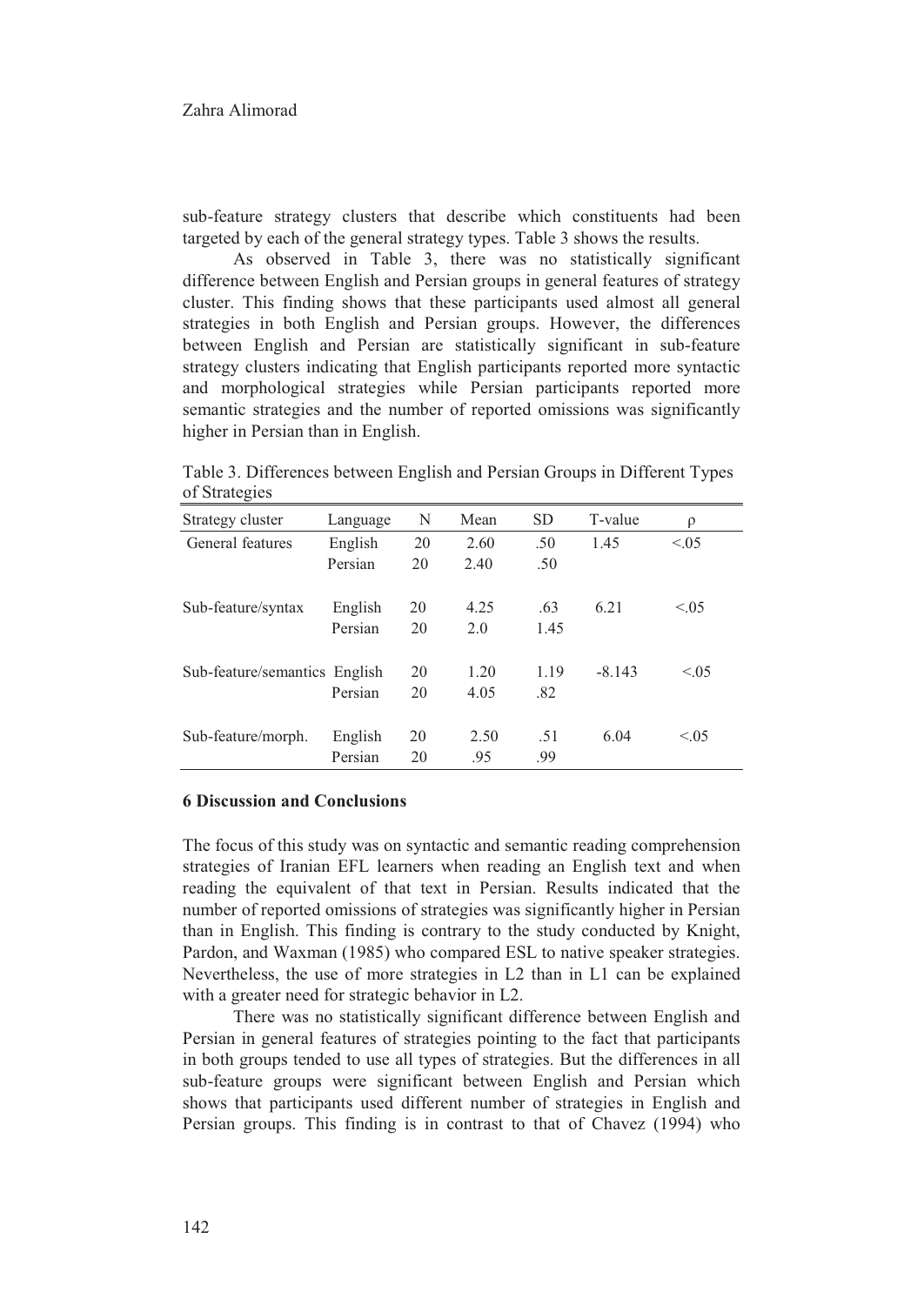found the differences between German and English were not statistically significant in any sub-feature groups of strategies although they were statistically significant in general features of strategies.

In this study, in the sub-feature syntax, the mean of the English group  $(4.25)$  was much higher than that of the Persian group  $(2.0)$ . It shows that participants in the English group used more syntactic strategies compared to those in the Persian group. In the sub-feature cluster semantics, the mean of the Persian group (4.05) was much higher than that of the English group (1.20) indicating that Persian participants used more semantic strategies in comparison to English ones. In the area of morphology, the mean of English participants  $(2.50)$  was much higher than the mean of Persian ones  $(0.95)$ which shows that English participants used more morphological strategies than their Persian counterparts. This finding is supported by previous findings from process studies which found that FL readers focus more attention on processing language contained in the text than they do when reading in L1 (Chavez, 1994; Davis & Bistodeau, 1993; Horiba, 1996, 2000; Zwaan & Brown, 1996); however, it is in contrast to the findings of Ulijn (1980) and Jonz (1987).

Comparing the patterns of errors in English and Persian, one can find out high proportion of syntactic errors in English in comparison to Persian and high proportion of semantic errors in Persian in comparison to English. One reason for this diversity might be the difference between the orthography of the participants' L1 and that of English. This explanation rests on the assumption that there may be different information processing mechanisms involved in L2 reading by proficient L1 readers coming from different background orthographies (Nassaji, 2003). Although alphabetic, Persian has orthography completely different from that of English. However, Grabe (1991) held the view that if orthographic differences between a student's L1 and English are considered to be a likely cause of difficulties, it may be true for beginning readers and it is less clear for advanced readers of English. Clearly, there is a need for more research in this area to shed more light on this problem.

The findings of this study are in contrast to Ulijn's findings (1984) whose participants used more semantic strategies than syntactic ones when reading an L2 text. This can be explained by the fact that the technical texts used by his students had an organization favorable to contextual guessing of structure and they were familiar with this text type macrosyntax. Their familiarity with the text type might have helped them overcome the syntactic problems and rely more on the semantic cues. Furthermore, the present findings are contrary to Ulijn and Strother's findings (1990) which showed that L2 reading did not require much syntactic processing but needed a considerable amount of lexical semantic processing.

The participants of this study in both the English and the Persian groups used approximately similar strategies but the number of strategies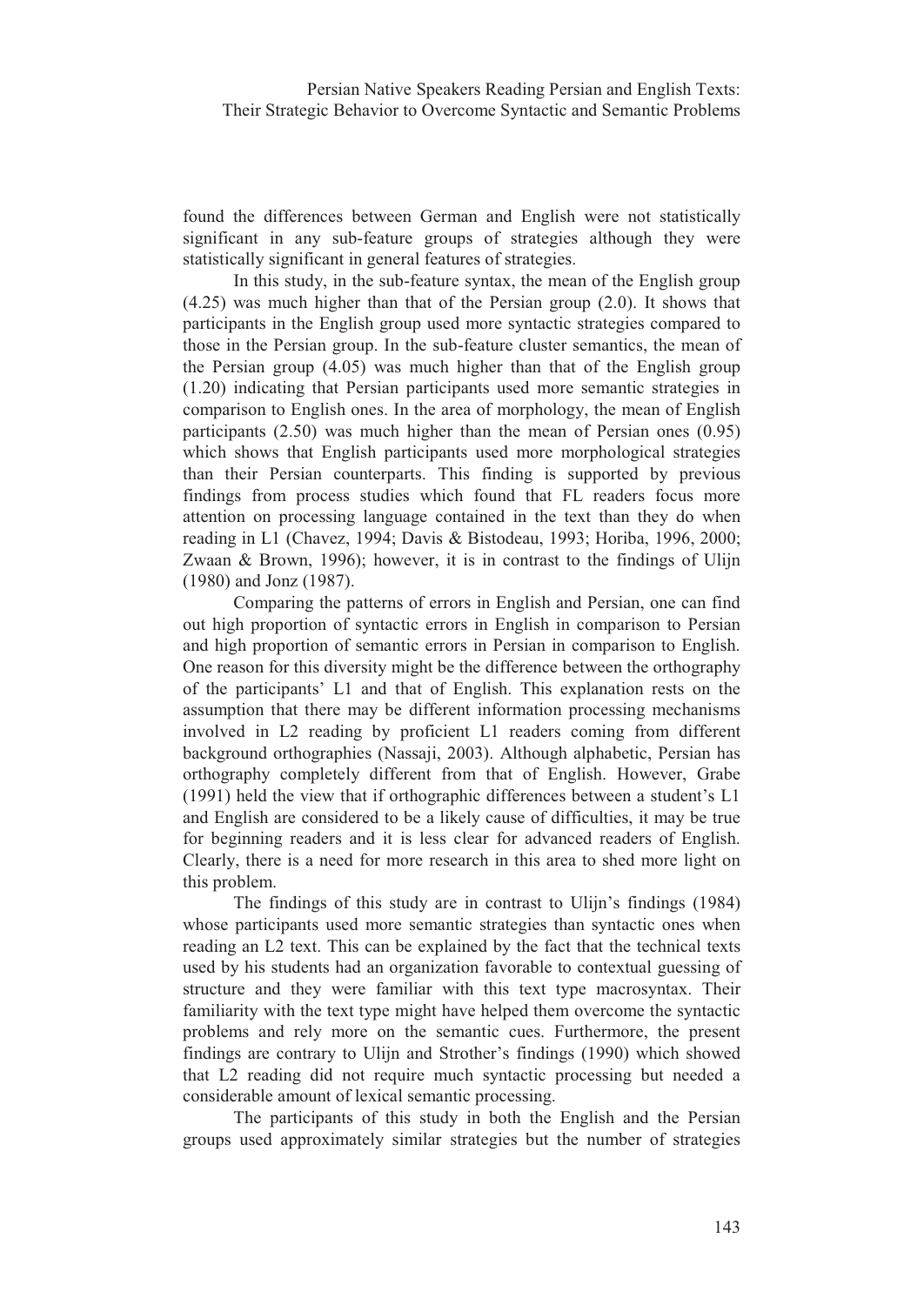used was very different in each group. This finding is in line with Stevenson, Schoonen and Glopper's findings (2003). Results of their study supported the claim that although there appears to be a large degree of overall similarity in the kinds of strategies used in L1 and L2, there are considerable proportional differences in the use of particular strategies. The present findings also confirm the results of Chavez's study (1994) and those of Hauptman's study (1981) who found that L2 readers use more syntactic strategies compared to L1 readers who use more semantic ones.

## **7 Implications**

Considering English as a foreign language (EFL) pedagogy, materials developers, syllabus designers, and practitioners need to be made aware of the fact that the emphasis on intratextual semantic strategies to the near exclusion of contextual syntactic ones does not constitute sound pedagogical practices. Attempting to foster English reading comprehension, they may be able to gain most if they rely on an increased inclusion of syntactically based strategies.

This study was done on Iranian EFL readers and it can have useful ad practical implications for EFL teachers in Iran. They can include some instructions about syntactic and semantic reading comprehension strategies and elevate their students' knowledge of them as well as recommend them use both types of strategies and avoid neglecting syntactic strategies while reading foreign language texts.

#### 8 Limitations and Suggestions for Further Research

Like most empirical research, the present study is not definitive since it was based on a certain sample of English learners at a particular context in a particular language program learning a specific language. Future research is needed in which all of these factors are systematically varied in order to be able to define more precisely than what was possible here the factors affecting FL reading strategy use. The data presented here do, however, pave the way for examining the nature of reading strategies. This study investigated the syntactic and semantic strategies of intermediate learners of English; therefore, further research is urgently needed which investigates the differences between syntactic and semantic strategies of learners across different proficiency levels.

Still, studies of first- and second-language reading of languages other than English and Persian using other methodologies are clearly needed. Other studies can be conducted with different cultural groups to show whether members of different cultures use syntactic and semantic reading strategies in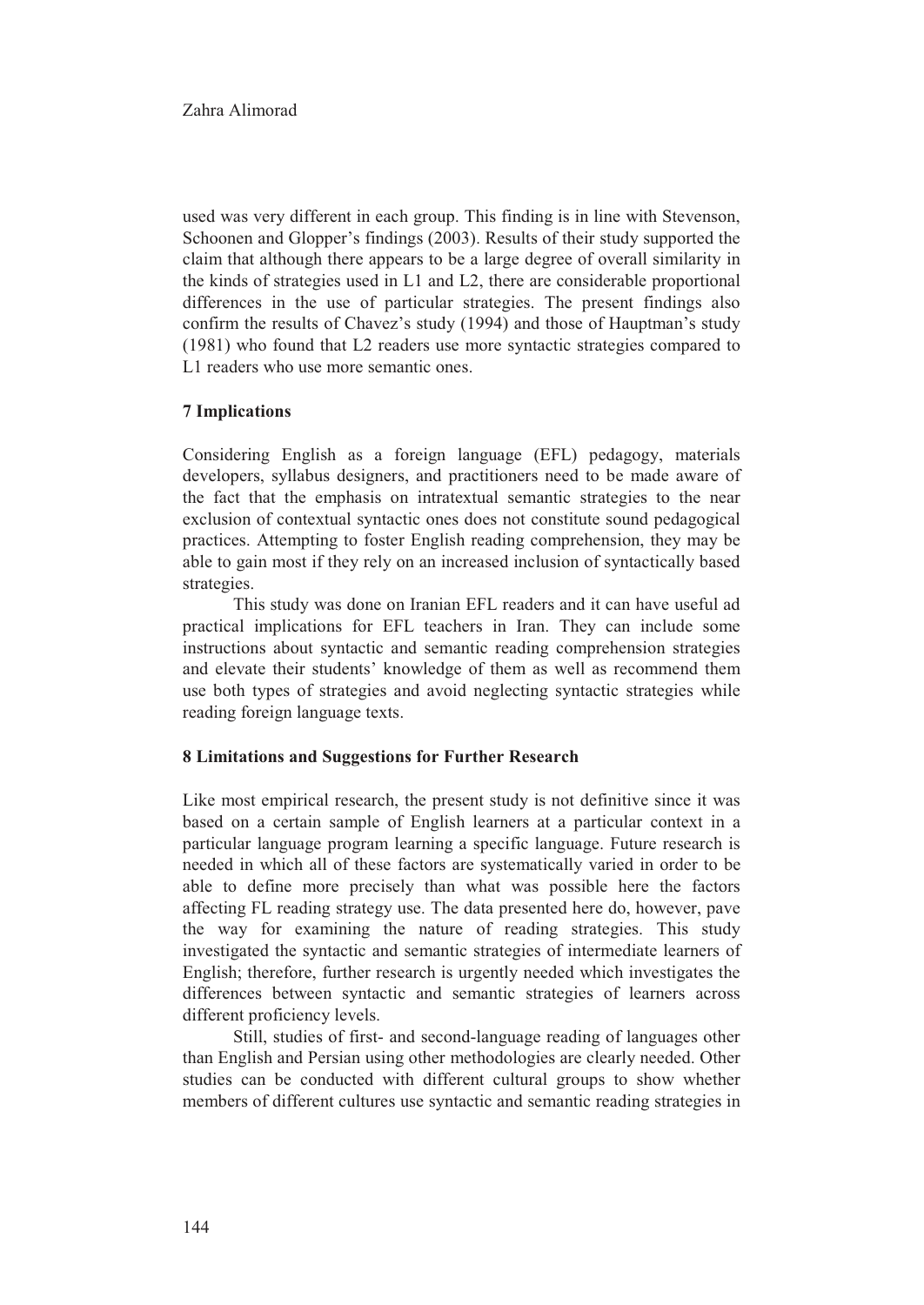the same way or differently and to find out if different cultures approach the task of reading in L1 and L2 in the same manner or differently.

One can investigate the effects of gender on the syntactic and semantic strategies used while reading L1 and L2 texts to see whether males and females differ with respect to the use of syntactic and semantic strategies or not. Since each study further our understanding of the specific conditions and variables that influence syntactic and semantic reading comprehension strategies, continued research in this area is strongly needed.

# **References**

- Abbott, M. L. (2006). ESL reading strategies: Differences in Arabic and Mandarin speaker test performance. Language Learning, 56(4), 633-670.
- Alderson, J. C. (2000). Assessing reading. Cambridge, MA: Cambridge University Press.
- Allen, S. (2003). An analytic comparison of three models of reading strategy instruction. IRAL, 41(4), 319-338.
- Alptekin, C. (2006). Cultural familiarity in inferential and literal comprehension in L2 reading. System, 34(4), 494-508.
- Bernhardt, E. B. (1984). Toward an information processing perspective in foreign language reading. The Modern Language Journal, 68(4), 322-331.
- Bernhardt, E. B., & Kamil, M. L. (1995). Interpreting relationships between L1 and L2 reading: Consolidating the linguistic threshold and the linguistic interdependence hypotheses. Applied Linguistics, 16, 15-34.
- Block, E. (1986). The comprehension strategies of second language readers. TESOL Quarterly, 20(3), 463-494.
- Carrell, P. L. (1984). Three effects of rhetorical organization on ESL readers. TESOL Quarterly, 18, 441-469.
- Carrell, P. L. (1989). Metacognitive awareness and second language reading. The Modern Language Journal, 73(2), 121-134.
- Carrell, P. L. (1992). Awareness of text structure, effects on recall. Language Learning, 42(1), 1-20.
- Chavez, M. M. T. (1994). English native speakers reading German: Syntactic versus semantic problems and strategic behavior. IRAL, 32(4), 321-333.
- Davis, J. N., & Bistodeau, L. (1993). How do L1 and L2 reading differ? Evidence from think-aloud protocols. The Modern Language Journal, 77, 459-471.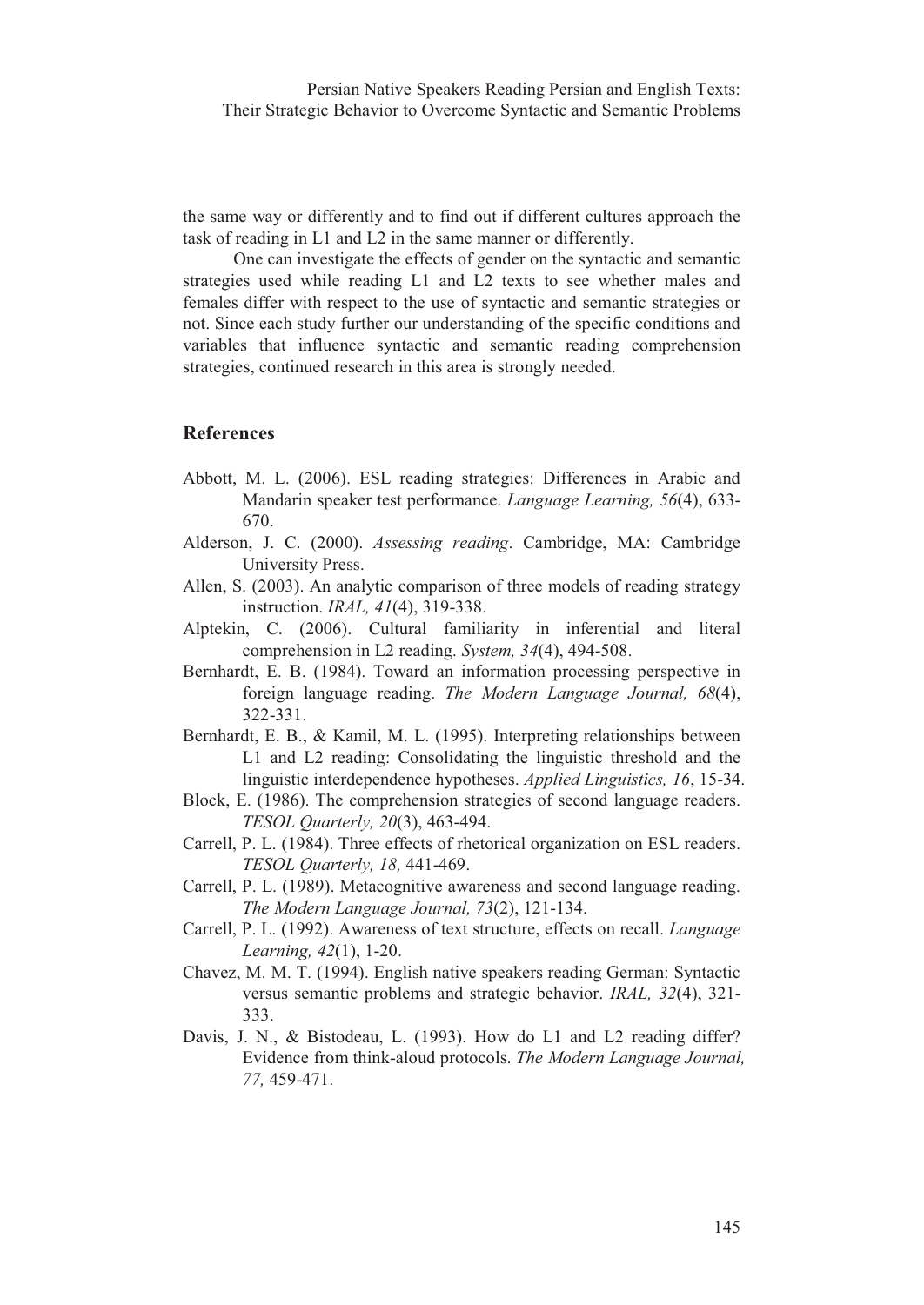- Farhady, H., & Keramati, M. N. (1996). A text-driven method for the deletion procedure in cloze passages. Language Testing, 13(2), 191-207.
- Flavell, J. (1979). Metacognition and cognitive monitoring: A new area of cognitive development enquiry. American Psychologist, 34, 906-911.
- Grabe, W. (1991). Current developments in second language research. TESOL Quarterly, 25(3), 375-406.
- Hauptman, P. C. (1981). A comparison of first and second language reading strategies. ITL Review of Applied Linguistics, 51, 37-53.
- Hayashi, T. (1991). Interactive processing of words in connected speech in L1 and L2. IRAL, 29(2), 151-160.
- Horiba, Y. (1996). Comprehension processes in L2 reading: Language competence, textual coherence, and inferences. Studies in Second Language Acquisition, 18, 403-432.
- Horiba, Y. (2000). Reader control in reading: Effects of language competence, text type, and task. Discourse Processes, 29, 223-267.
- Jonz, J. (1987). Textual cohesion and second-language comprehension. Language Learning, 37(3), 409-430.
- Kern, R. (1989). Second language reading strategy instruction: Its effects on comprehension and word inference ability. The Modern Language Journal, 73, 135-148.
- Khaldieh, S. A. (2001). The relationship between knowledge of Iraab, lexical knowledge, and reading comprehension of nonnative readers of Arabic. The Modern Language Journal, 85(3), 416-431.
- Kincade, K. M., & Beach, S. A. (1996). Improving reading comprehension through strategy instruction (research into practice). Reading Psychology, 17(3), 273-281.
- Knight, S. L., Pardon, Y. N., & Waxman, H. C. (1985). The cognitive reading strategies of ESL students. TESOL Quarterly, 19, 789-792.
- Landi, N., & Perfetti, C. A. (2007). An electrophysiological investigation of semantic and phonological processing in skilled and less skilled comprehenders. Brain & Language, 102(1), 30-45.
- Macnamara, J. (1970). Comparative studies of reading and problem solving in two languages. TESOL Quarterly, 4, 107-116.
- McKoon, G., & Ratcliff, R. (2007). Interactions of meaning and syntax: Implications for models of sentence comprehension. Journal of Memory and Language, 56(2), 270-290.
- Mokhtari, K., & Reichard, C. (2004). Investigating the strategic reading processes of first and second language readers in two different cultural contexts. System, 32(3), 379-394.
- Munby, H., & Li, S. (1996). Metacognitive strategies in second language academic reading. English for Specific Purposes, 15, 199-216.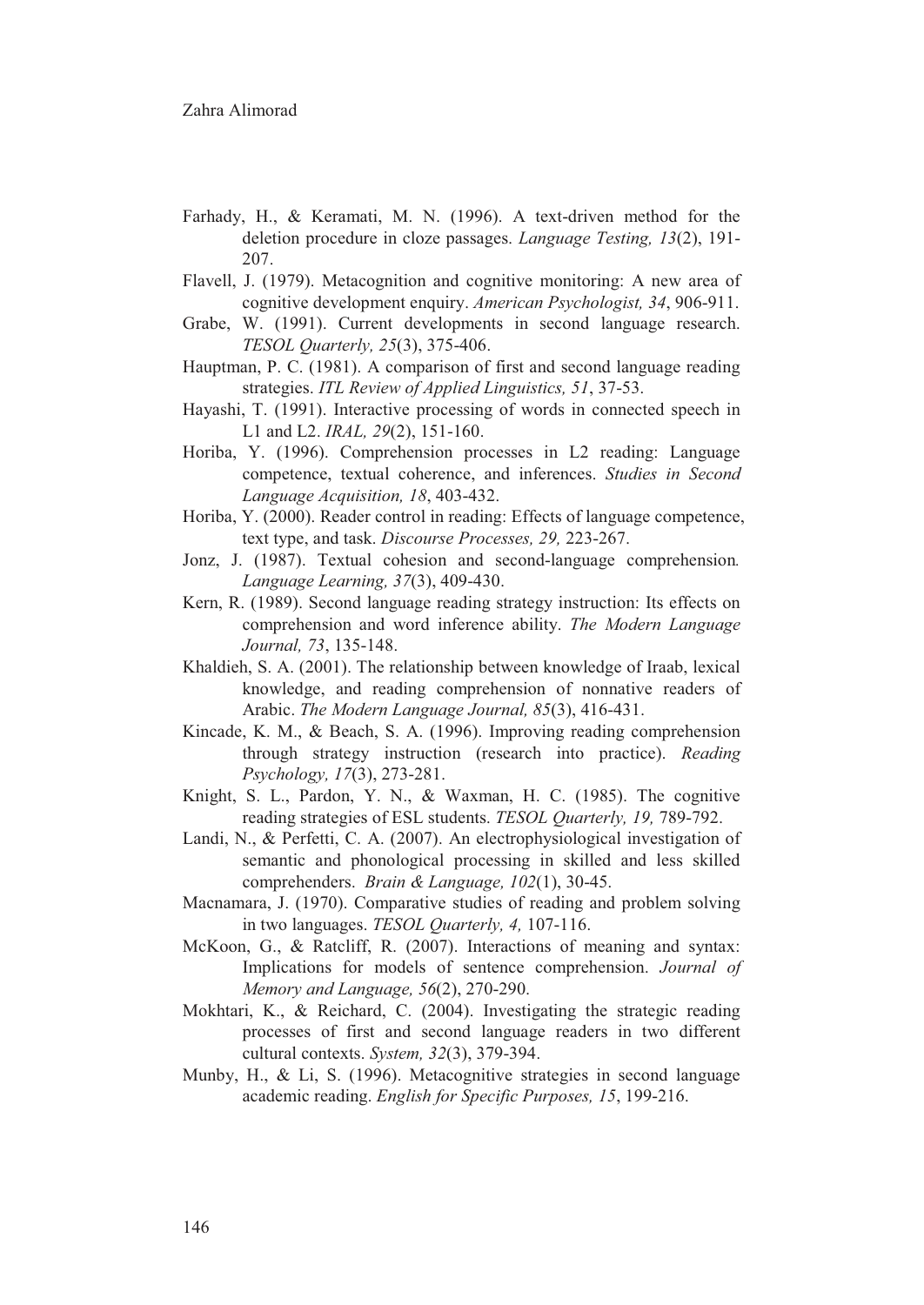- Nassaji, H. (2003). Higher-level and lower-level text processing skills in advanced ESL reading comprehension. The Modern Language Journal, 87(2), 261-276.
- Nyikos, M., & Oxford, R. (1993). A factor analytic study of language learning strategy use: Interpretation from information processing theory and social psychology. The Modern Language Journal, 77(1),  $11-22.$
- Oller, J. W., Bowen, D., Dien, T. T. & Mason, V. W. (1972). Cloze tests in English, Thai, and Vietnamese. Language Learning, 22(1), 1-15.
- O'Malley, J. M., & Chamot, A. U. (1995). Learning strategies in second language acquisition. Cambridge, NY: Cambridge University Press.
- Oxford, R., & Crookall, D. (1989). Research on language learning strategies: Methods, findings, and instructional issues. Modern Language Journal, 73(4), 404-419.
- Oxford, R., & Ehrman, M. E. (1995). Adults' language learning strategies in an intensive foreign language program in the United States. System,  $23(4)$ , 359-386.
- Oxford, R., & Nyikos, M. (1989). Variables affecting choice of language learning strategies by university students. The Modern Language Journal, 73(3), 291-300.
- Payne, B. D. & Manning, B. H. (1992). Basal reader instruction: Effect of comprehension monitoring training on reading comprehension strategy use and attitude. Reading Research and Instruction, 32(1), 29-38.
- Stevenson, M., Schoonen, R., & Glopper, K. (2003). Inhibition or compensation? A multidimensional comparison of reading processes in Dutch and English. Language Learning, 53(4), 765-815.
- Swaffar, J. K. (1988). Readers, texts, and second languages: The interactive processes. The Modern Language Journal, 72(2), 123-149.
- Ulijn, J. M. (1980). Foreign language reading research: Recent trends and future projects. Journal of Research in Reading, 3, 17-37.
- Ulijn, J. M. (1984). Foreign language (FL) reading: Conceptual and syntactic strategies and their consequences for the role of native language (NL). IRAL, 22(1), 71-73.
- Ulijn, J. M., & Strother, J. B. (1990). The effect of syntactic simplification on reading EST texts as L1 and L2. Journal of Research in Reading, 13,  $38 - 54.$
- White, C. (1995). Anatomy and strategy use in distance foreign language learning: Research findings. System, 23(2), 207-221.
- Zwaan, R. A., & Brown, C. M. (1996). The influence of language proficiency and comprehension skill on situation-model construction. Discourse Processes, 21, 289-327.